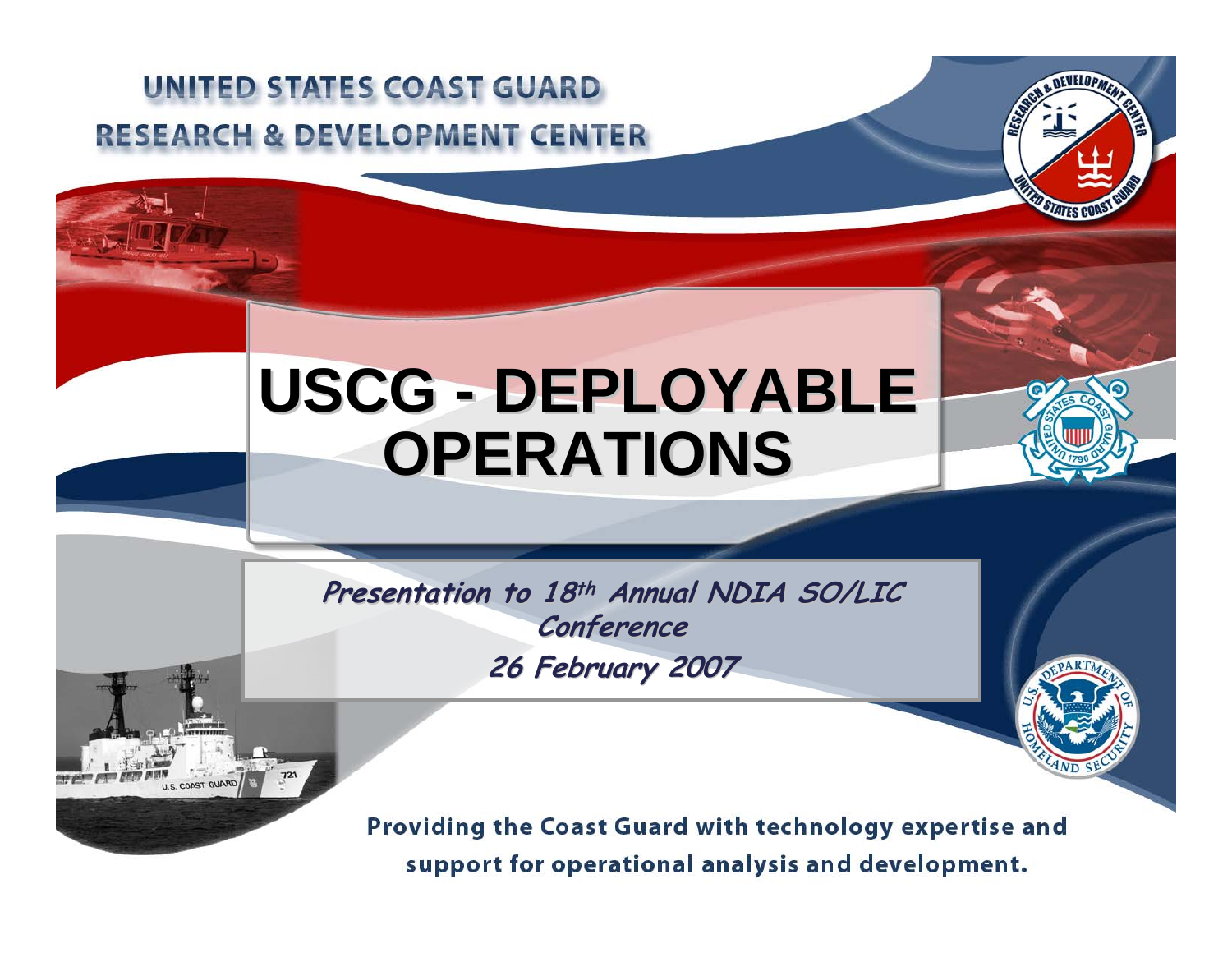

## SCIENTIFIC PRINCIPLES

# $E = mc^2$

# $\mathrm{E}=\mu\chi\,2$

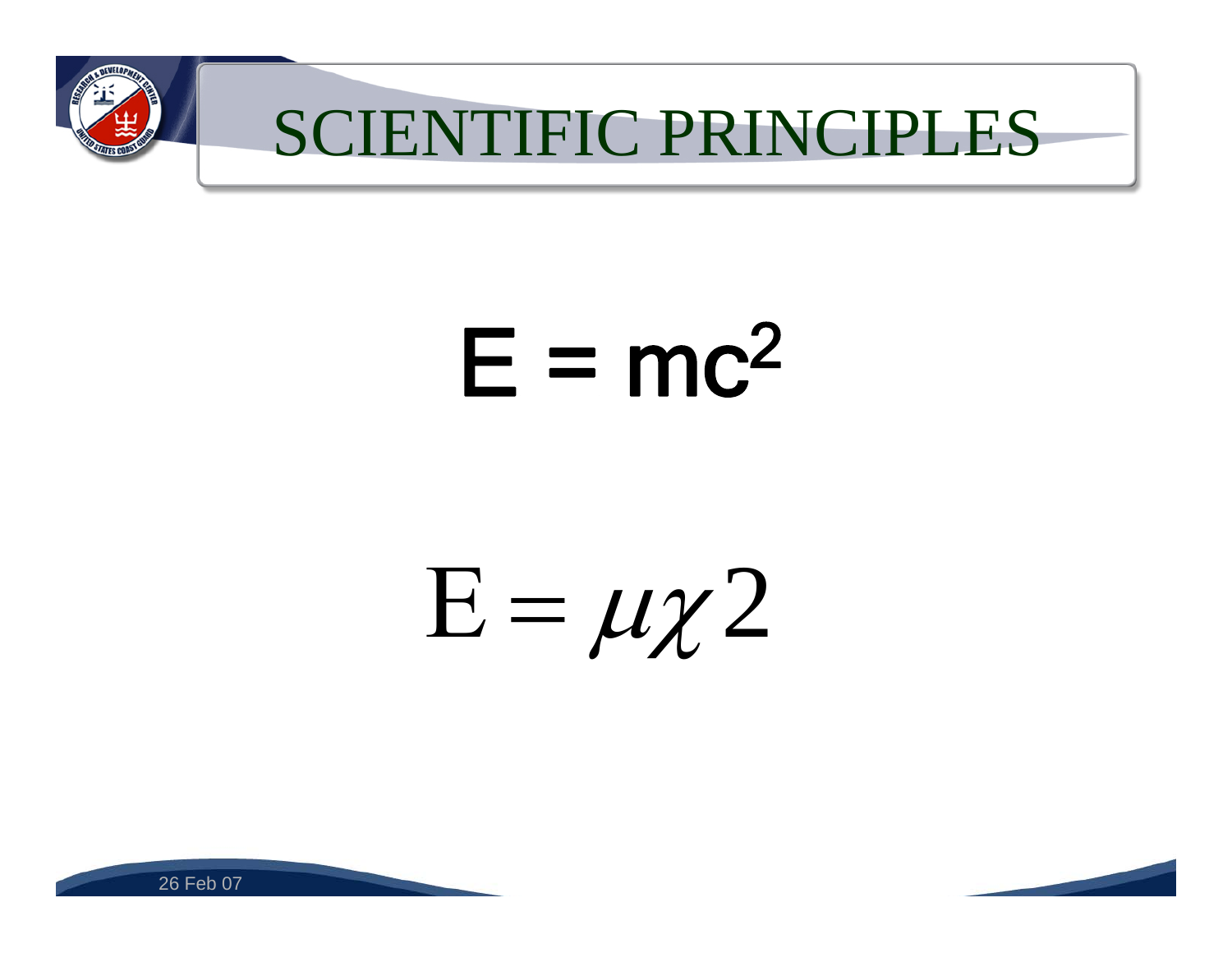

- $\bullet$  Warfare in the Seams: Defense and Industry Partnering to Win the Long War
- Transforming General Purpose Forces for Warfare in the Seams
	- e.g., Training and Technology required to Conduct Military Operations in Cities, Mountainous Regions, Desert Terrain, and to Secure Long Borders from Hostile Incursions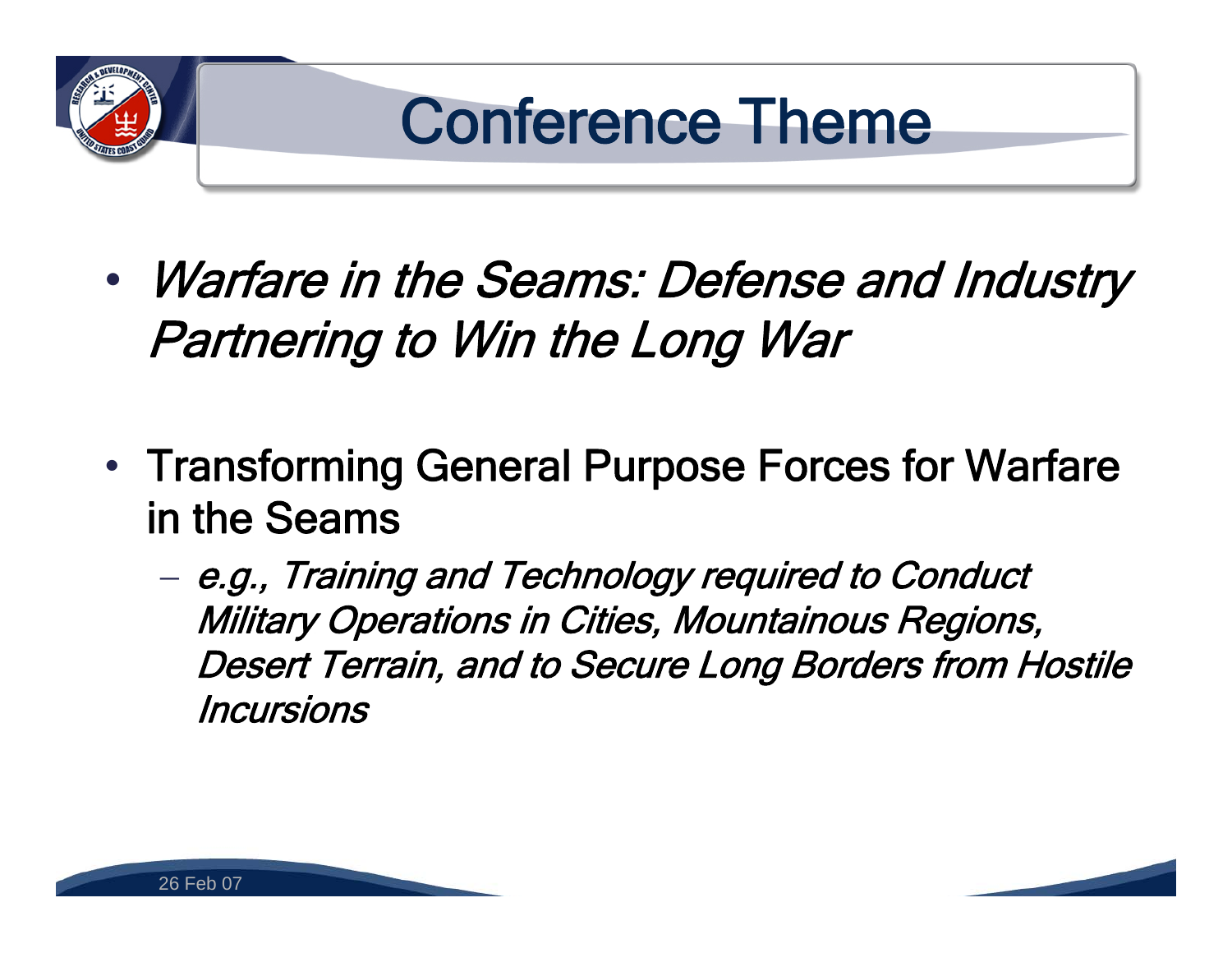## **CG Mission**

- –Safeguard lives, property and the environment from intentional and accidental maritime threats
- –Protect maritime mobility by eliminating interruptions and impediments to the economical movement of goods and people while maximizing the recreational use of the Nation's waterways.
- –Secure maritime routes by halting the flow of illegal drugs, aliens and other harmful/toxic contraband while preventing illegal incursions of our Economic Exclusion Zone thereby enforcing federal law.
- –Defend the nation as one of the five US Armed Services and enhance regional stability in support of the National Security Strategy.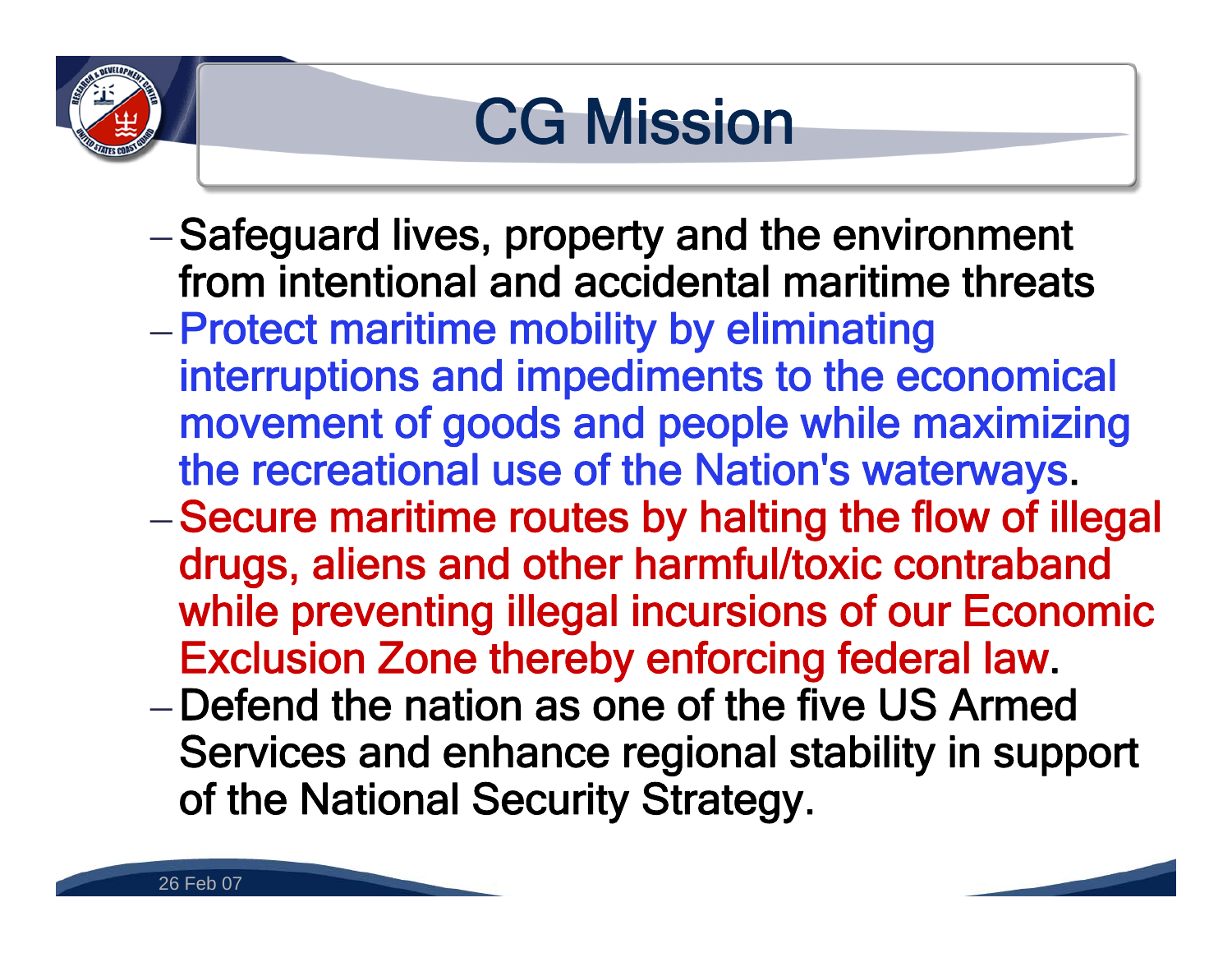## **Threats & Challenges**

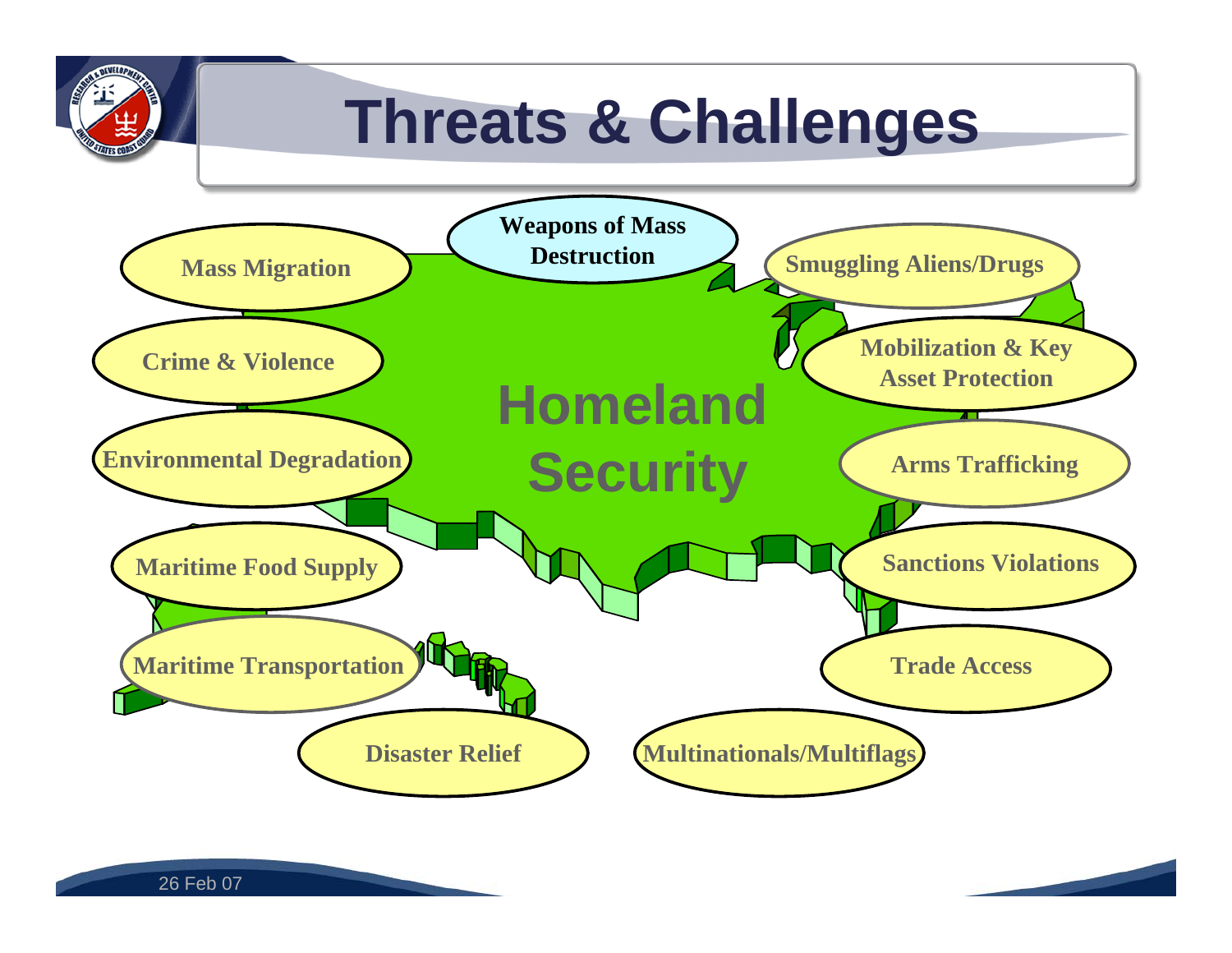## Threats & Challenges (cont.)

- • Vessels carrying contraband
	- WMDs, Explosives, Weapons, Drugs
- • Vessels as weapons
	- Threat to other vessels and infrastructure
- • Vessels used to smuggle illegal aliens
	- Go-fast boats, "put-puts" and containers
- • Vessel crews and passengers contain terrorists
	- Ship jumpers
- • Underwater threats
	- Swimmers, mines, explosives

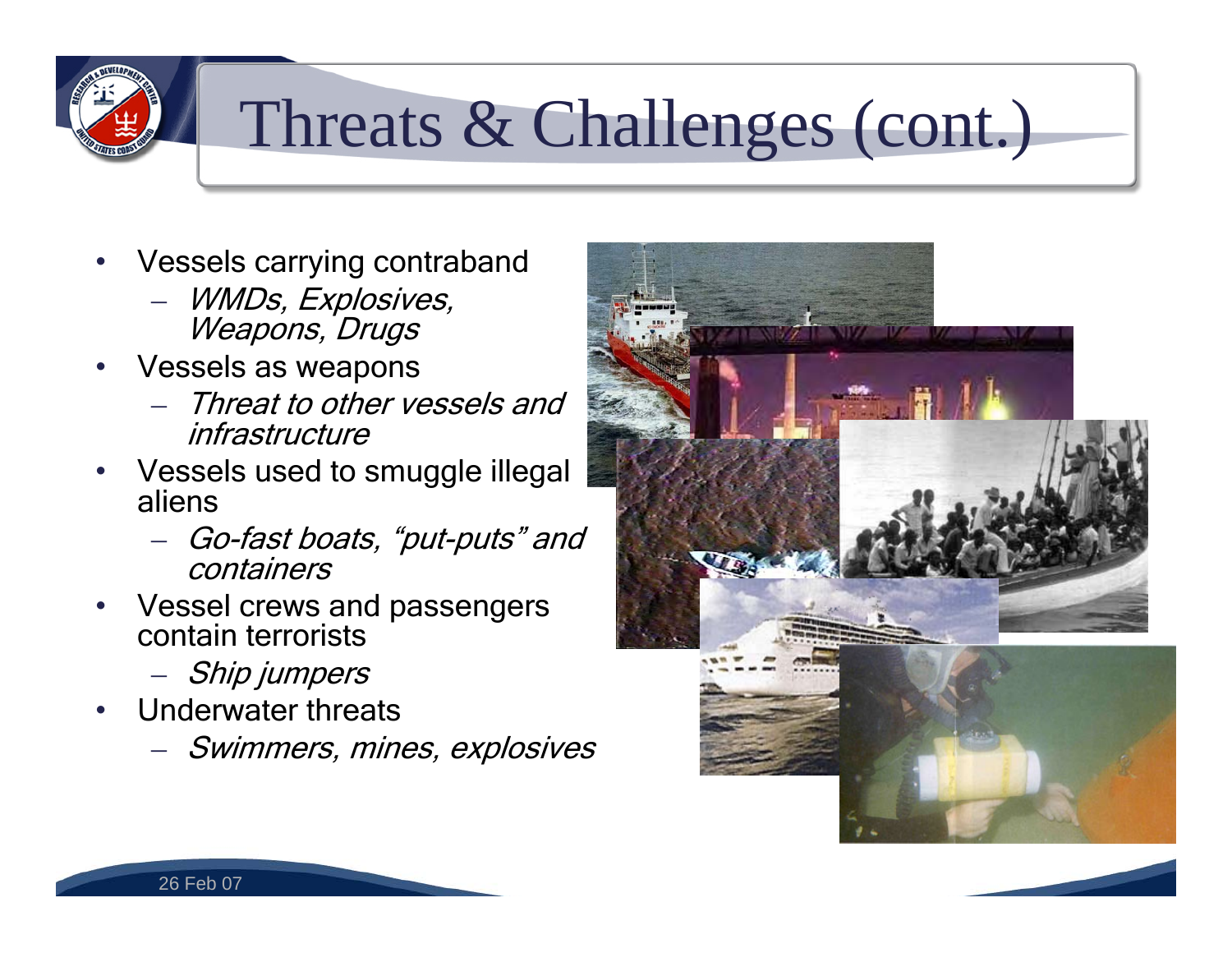### Traffic Density



#### **Thousands of vessel "trips" in the AOR per week**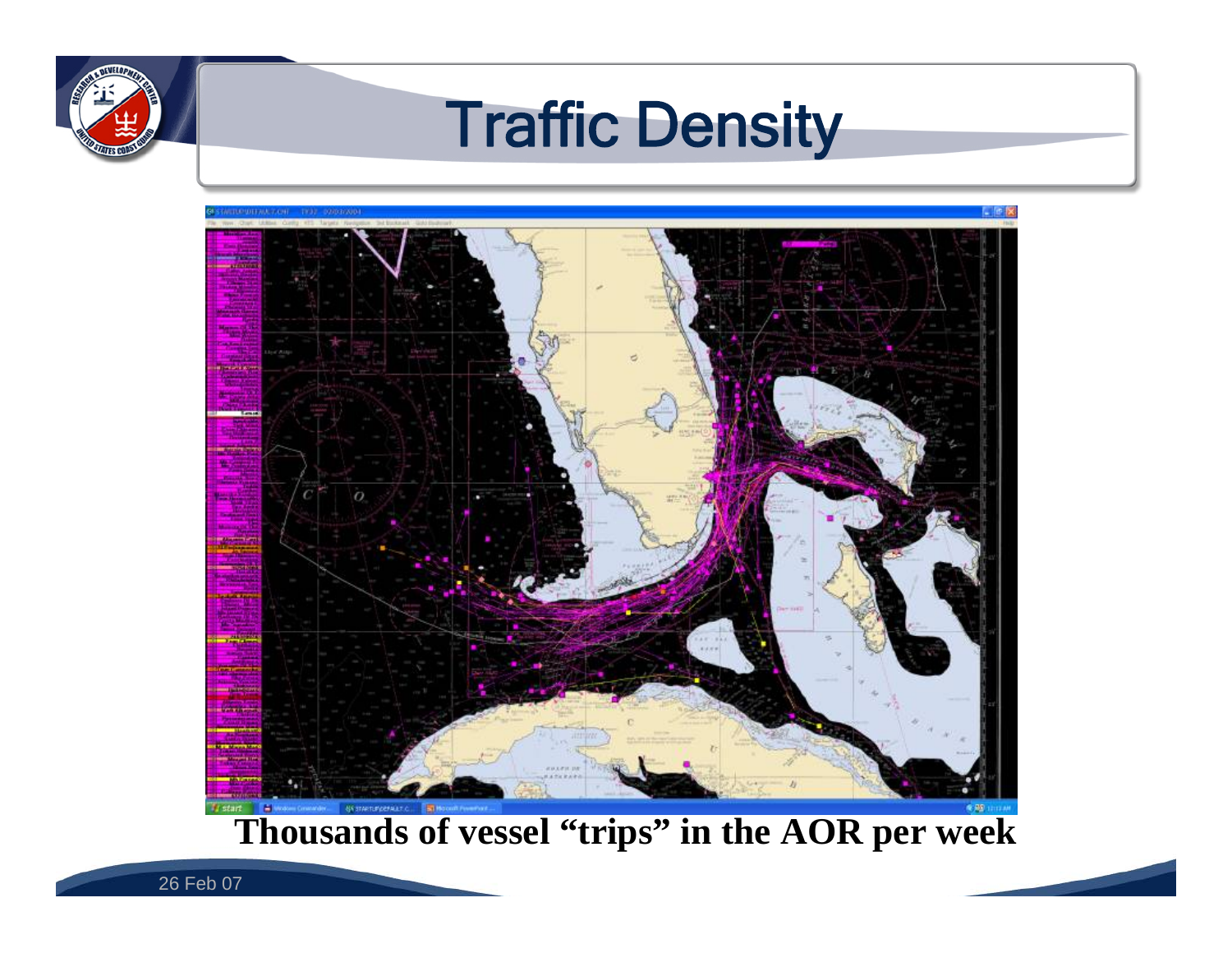

### Systems Approach

#### **OPERATIONAL SEQUENCE**



• System of systems approach to sensors, processing, correlation, analysis, decision and reaction systems

–Open architecture

–Interoperable

26 Feb 07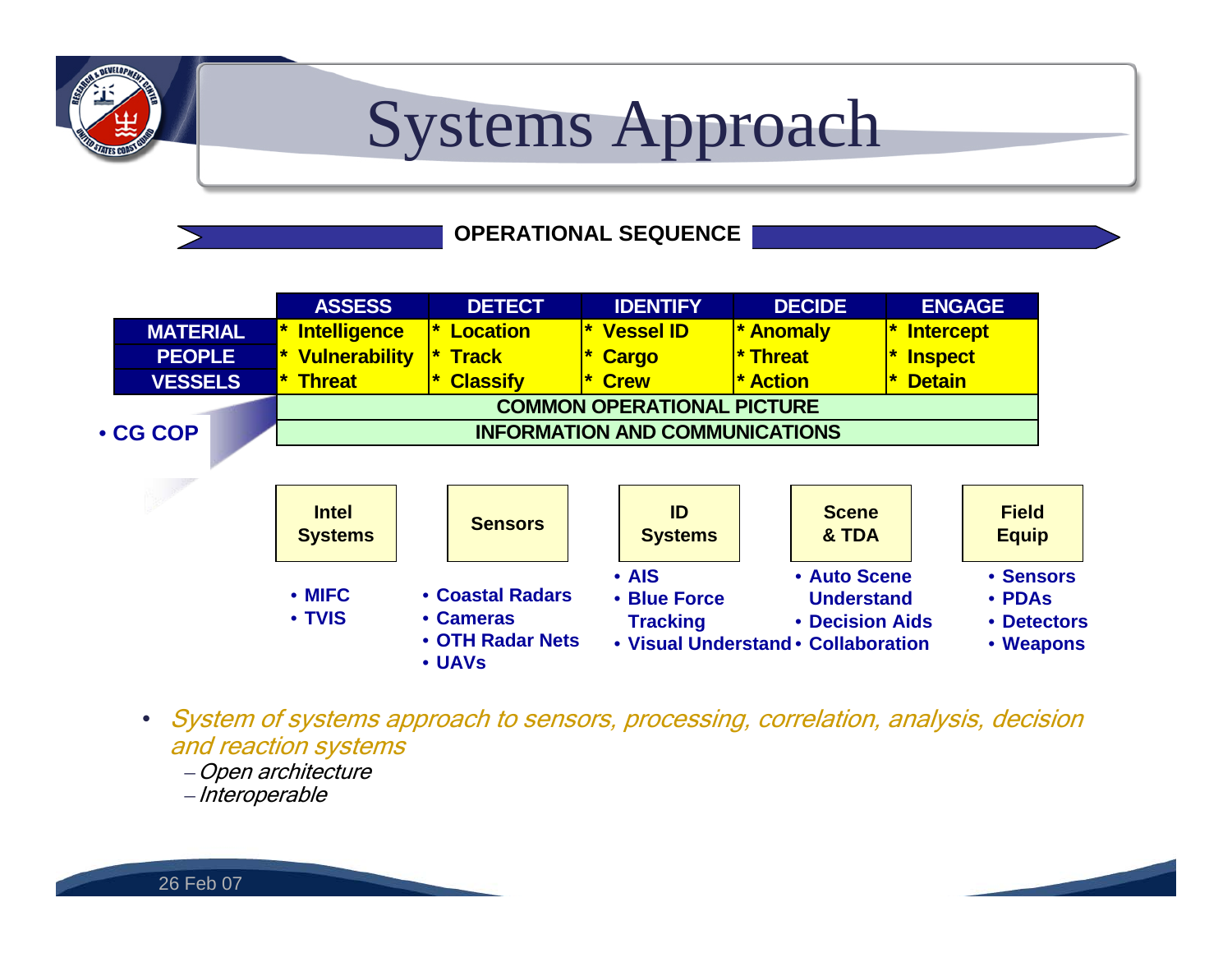#### Technology Opportunities

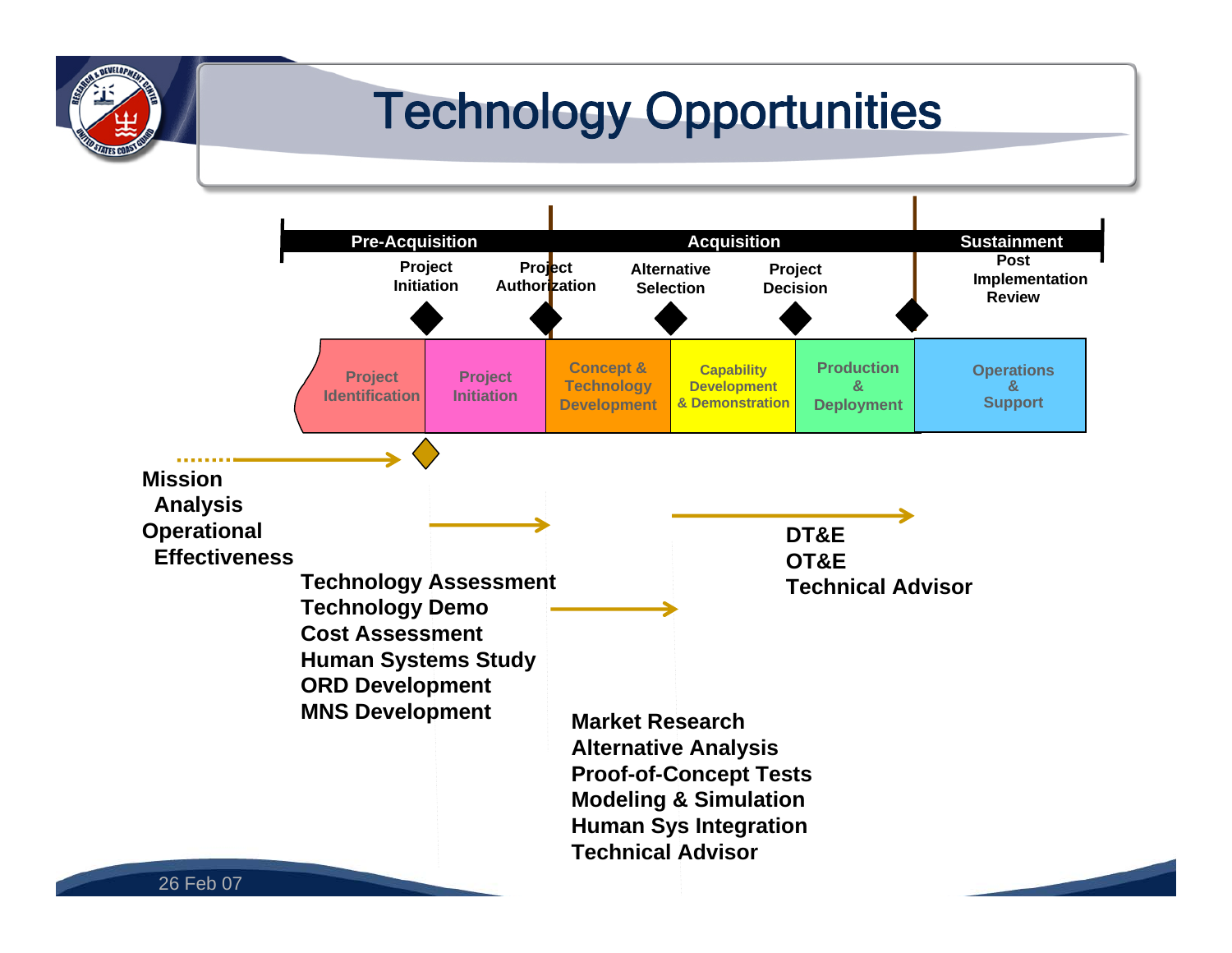



#### Boarding Officer Bill/Betty

*Attain accurate accounts of material, personnel, etc. for vessel control issues and concerns*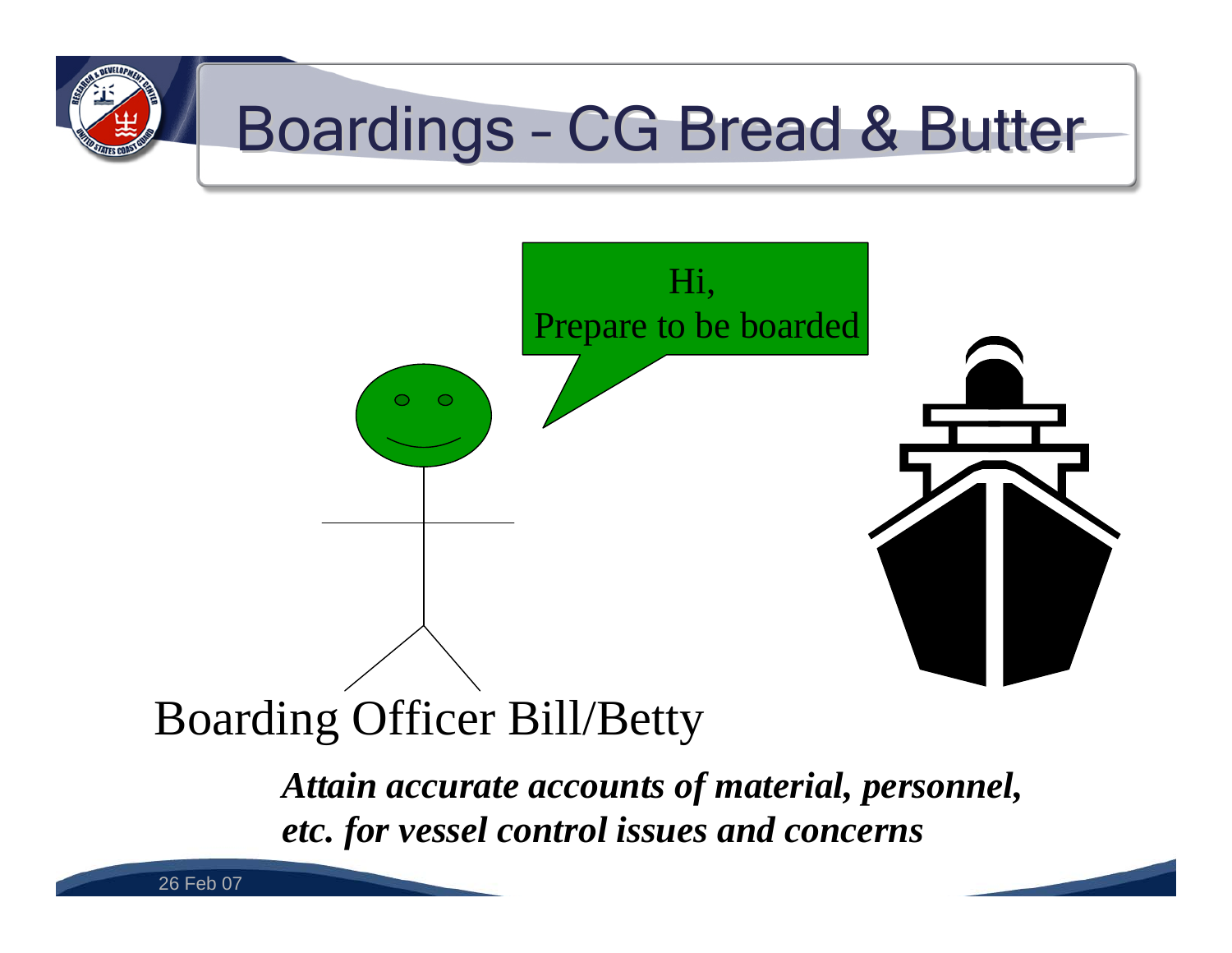

- •Port Security Units (PSU)
- •National Strike Force/Strike Teams
- •Tactical Law Enforcement Teams (TACLET)
- •Maritime Safety & Security Teams (MSST)
- •Maritime Security Response Team (MSRT)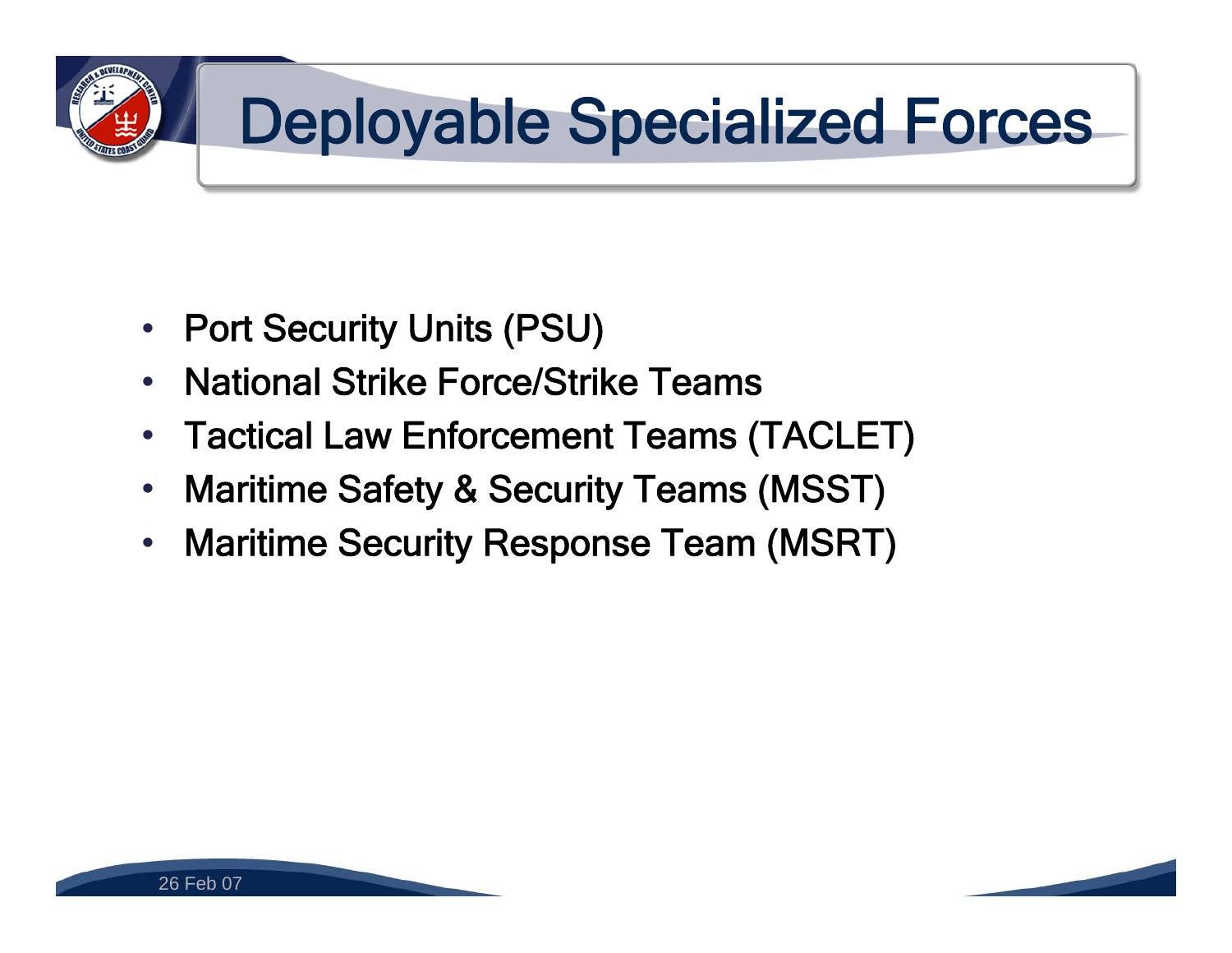

### **Areas of Interest & Need**

- $\bullet$ Protective Equipment/Components
- $\bullet$ Detection of Agents & Compounds of Interest
- Audio/Visual Tactical Sensing
- $\bullet$ Lethal & Non Lethal Technologies
- $\bullet$ Tactical Intelligence
- $\bullet$ **Biometrics**
- • Enhanced Strategic/Tactical Platform & Sensor **Performance**

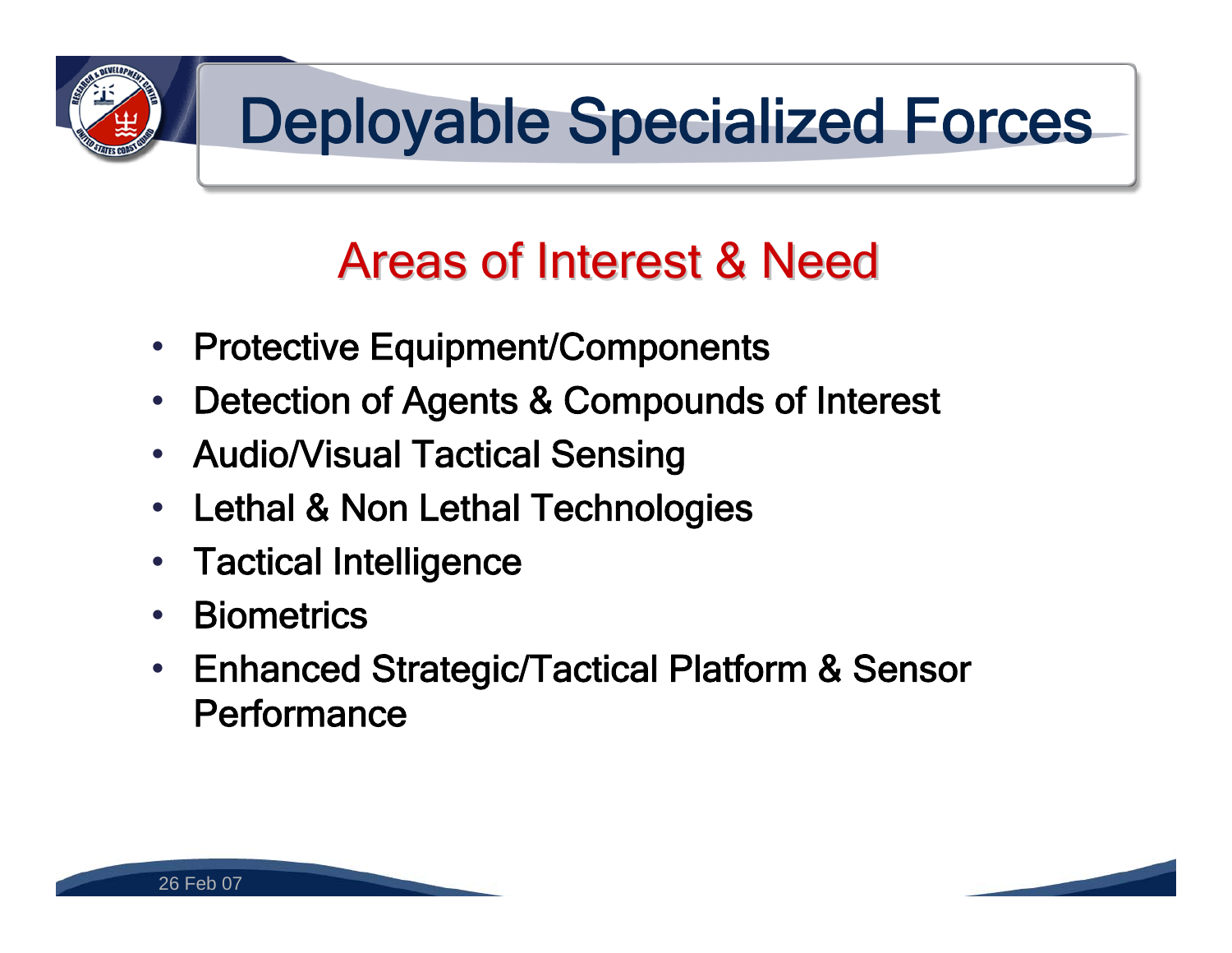

#### Related Needs

- •Weapons Proficiency
- •Weapon Retention
- •Close Quarters Battle
- •Crowd Control
- •Fire and Movement
- $\bullet$ Site Security
- •Moving Targets
- • Assistance to other Emergency **Responders**
- $\bullet$ Weapons Transition
- •CBRNE Sampling, Monitoring
- •CBRNE Evidence Collection
- •Night / Low Light Engagement
- $\bullet$ Self-Defense
- •Vessel Operations
- $\bullet$ Suspect Control
- •Decontamination
- •**Communications**
- $\bullet$ Rescue
- •CB Perimeter Characterization
- $\bullet$ Unassisted Equipment Donning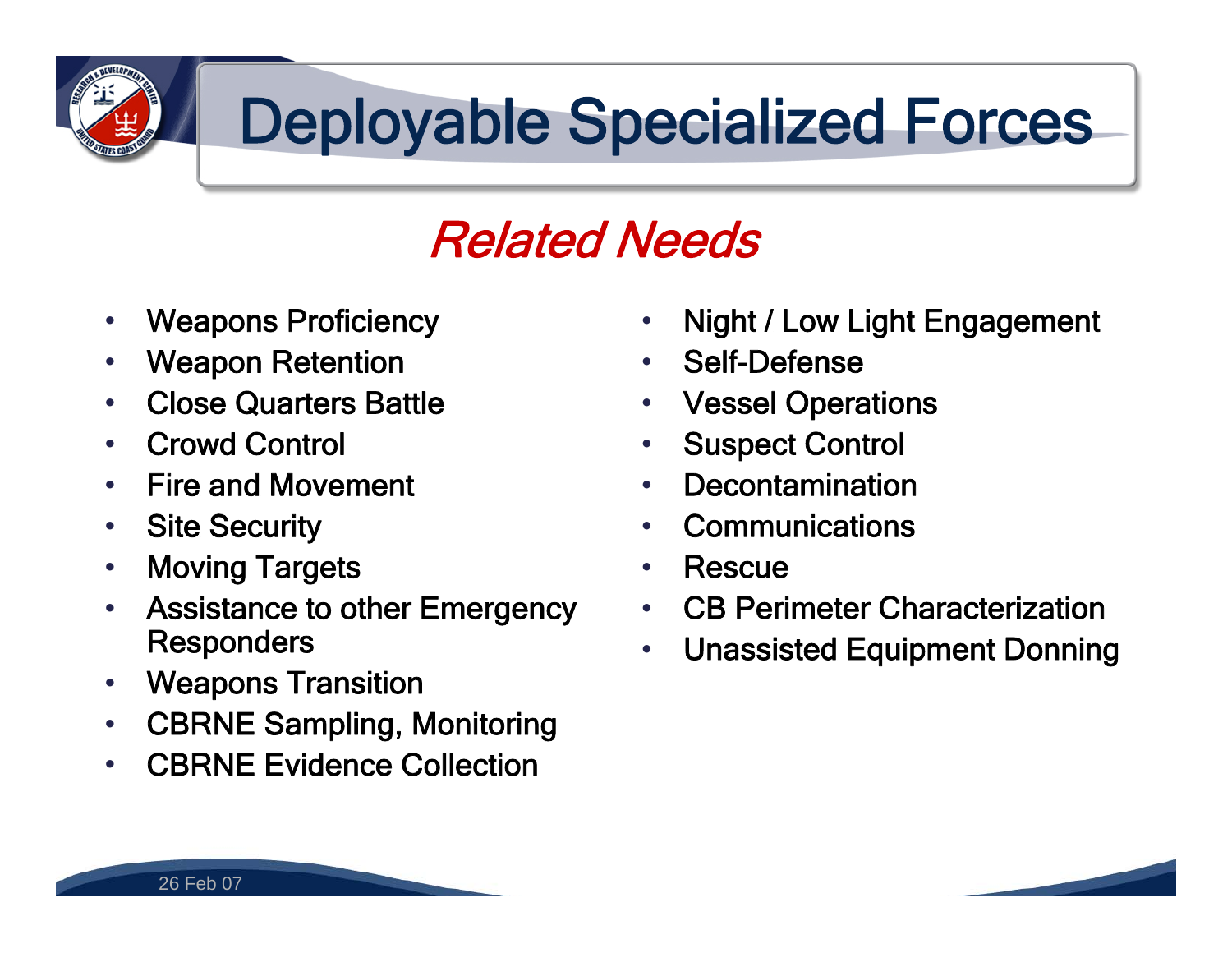

- $\bullet$ Weapons Proficiency
- •Weapon Retention
- •Operating Equipment
- •Close Quarters Battle
- $\bullet$ Ground Fighting
- •Fire & Movement
- •Moving Targets
- •Weapons Transition
- • Night / Low-Light **Engagement**
- •Self-Defense
- •Suspect Detaining
- •Site Security

#### Task/Skill Task/Skill Integration Issue Integration Issue

- •Dexterity / Tactility
- $\bullet$ Weapon Aiming / Sighting
- •Weapon Access
- •Weapon Clearing / Reloading
- $\bullet$ **Durability**
- $\bullet$ **Sustainability**
- $\bullet$ Ability to Communicate
- $\bullet$ Visual Acuity
- $\bullet$ Hearing Acuity
- $\bullet$ Unassisted Equipment Donning
- $\bullet$ **Sustainability**
- •Monitoring of Individuals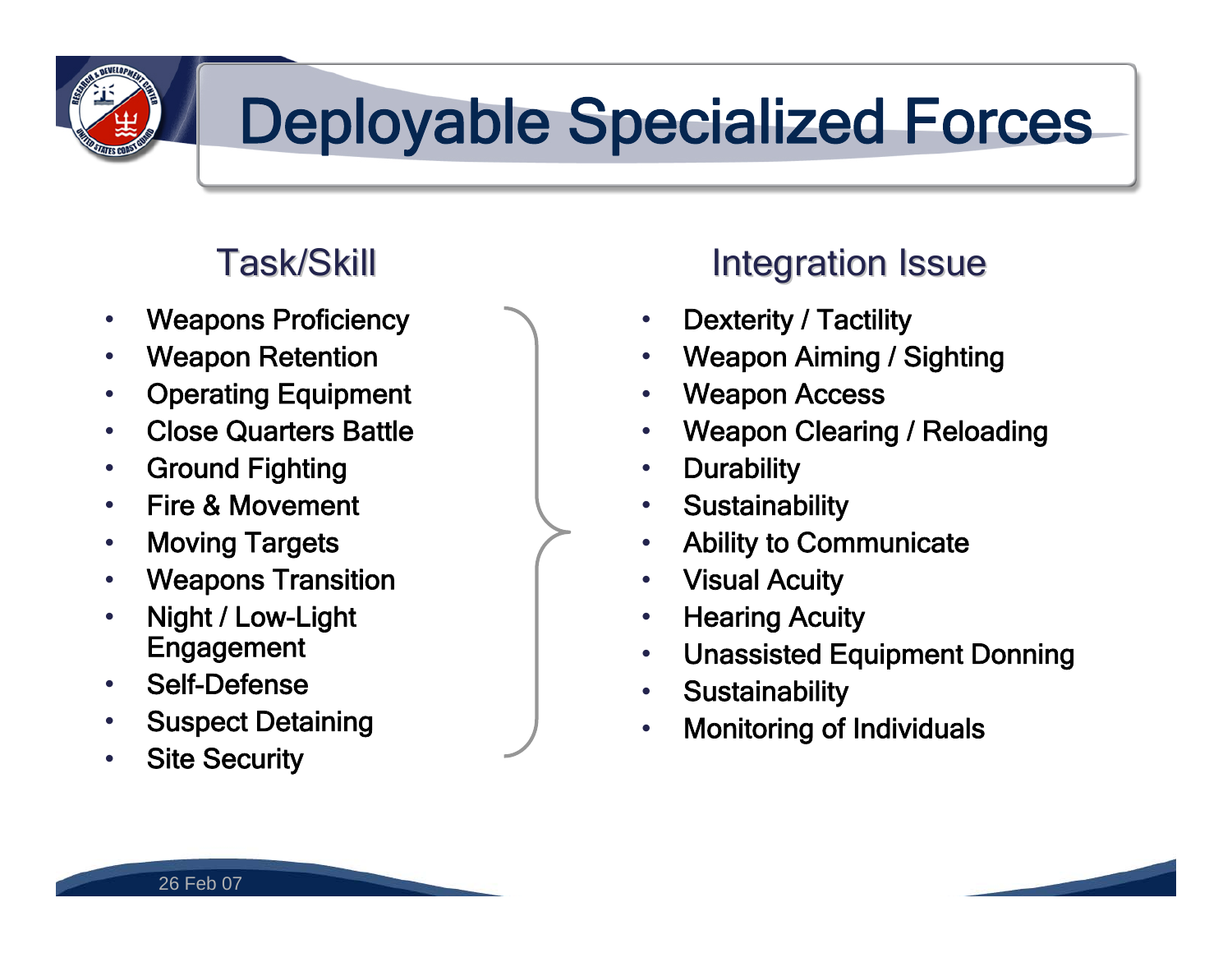

- •Evacuation of Victims
- •Decontamination of Self
- • Decontamination of Equipment

#### Task/Skill Task/Skill Integration Issue Integration Issue

•Limited Capability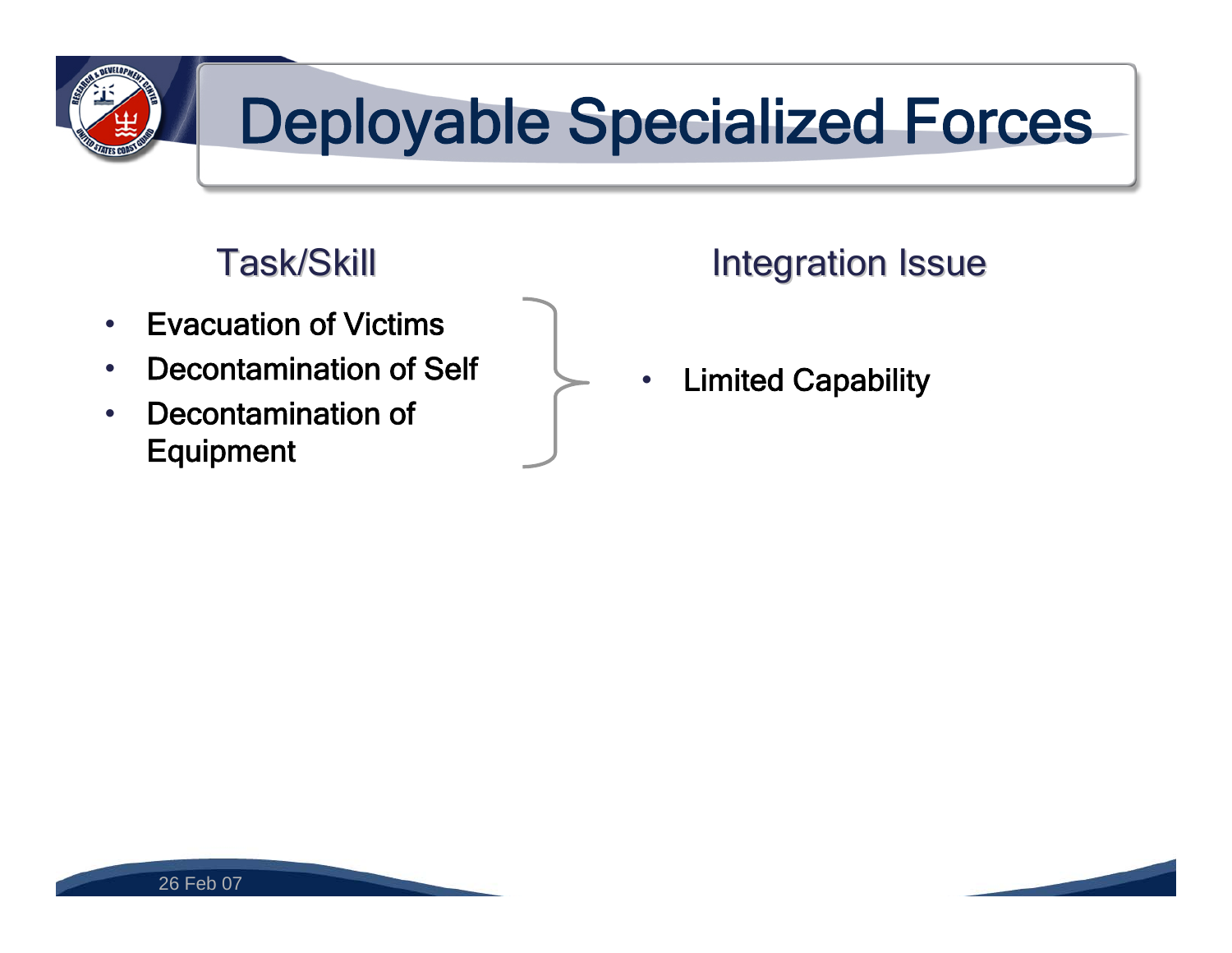

### Prioritization of Integration Issues

- $\bullet$ Sustainability of Wearer
- •Communications & Interoperability
- $\bullet$ Dexterity Issues
- $\bullet$ Donning & Doffing of Equipment & Clothing
- •Respirator interoperability/interchangeability
- •Integration of equipment in CB ensembles
- $\bullet$ • Inability to characterize threats - real time
- "Frequency of Use" Analysis for load carriage  $\bullet$
- Overall load carrying expectations  $\bullet$
- •Weapon sights/facemask compatibility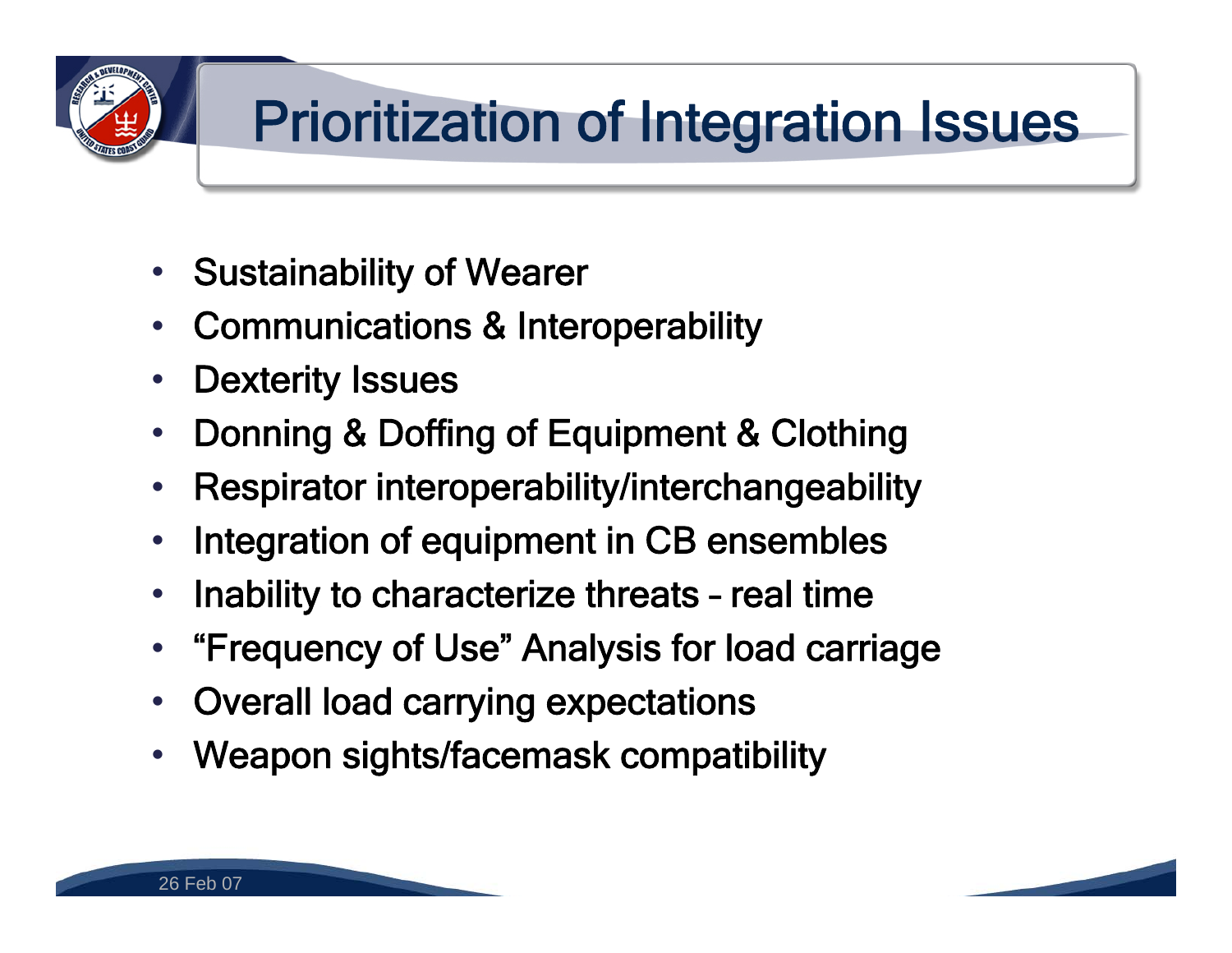

## Mission Profile Duration

| <b>Mission Profile</b>     | <b>Duration for CB</b><br><b>Protection</b> |
|----------------------------|---------------------------------------------|
| <b>First Responder</b>     | $8 - 12$ hours (min)                        |
| Perimeter Control          |                                             |
| <b>Tactical Operations</b> | $4 - 6$ hours                               |
| <b>HAZMAT</b>              | TBD                                         |
| <b>Emergent SAR</b>        | $1-2$ hours                                 |
|                            |                                             |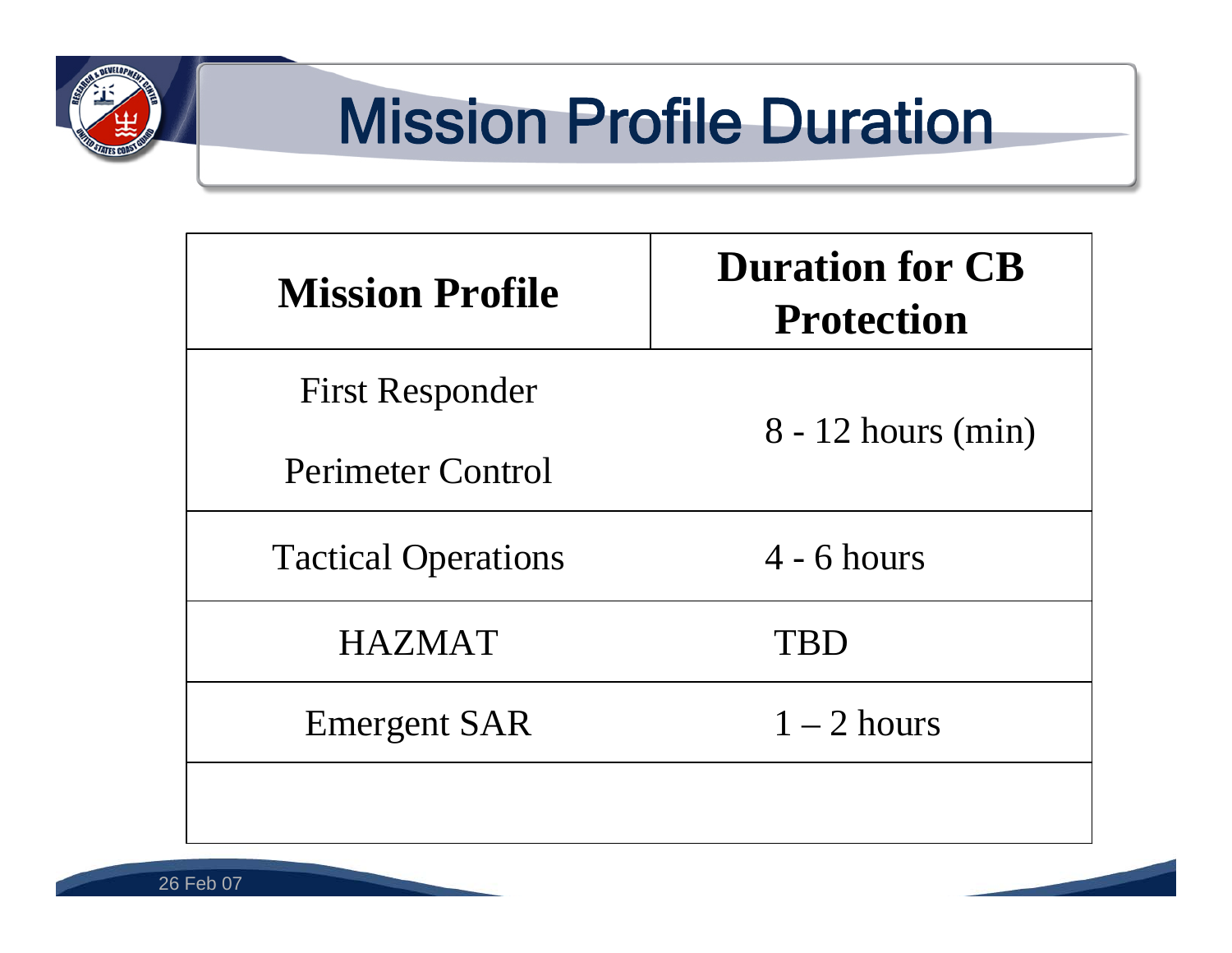# Technology Insertion Goals

- Invest in products that address priority needs
- Develop "best" products as quickly as possible (triage/spiral approach)
- Help CG implement products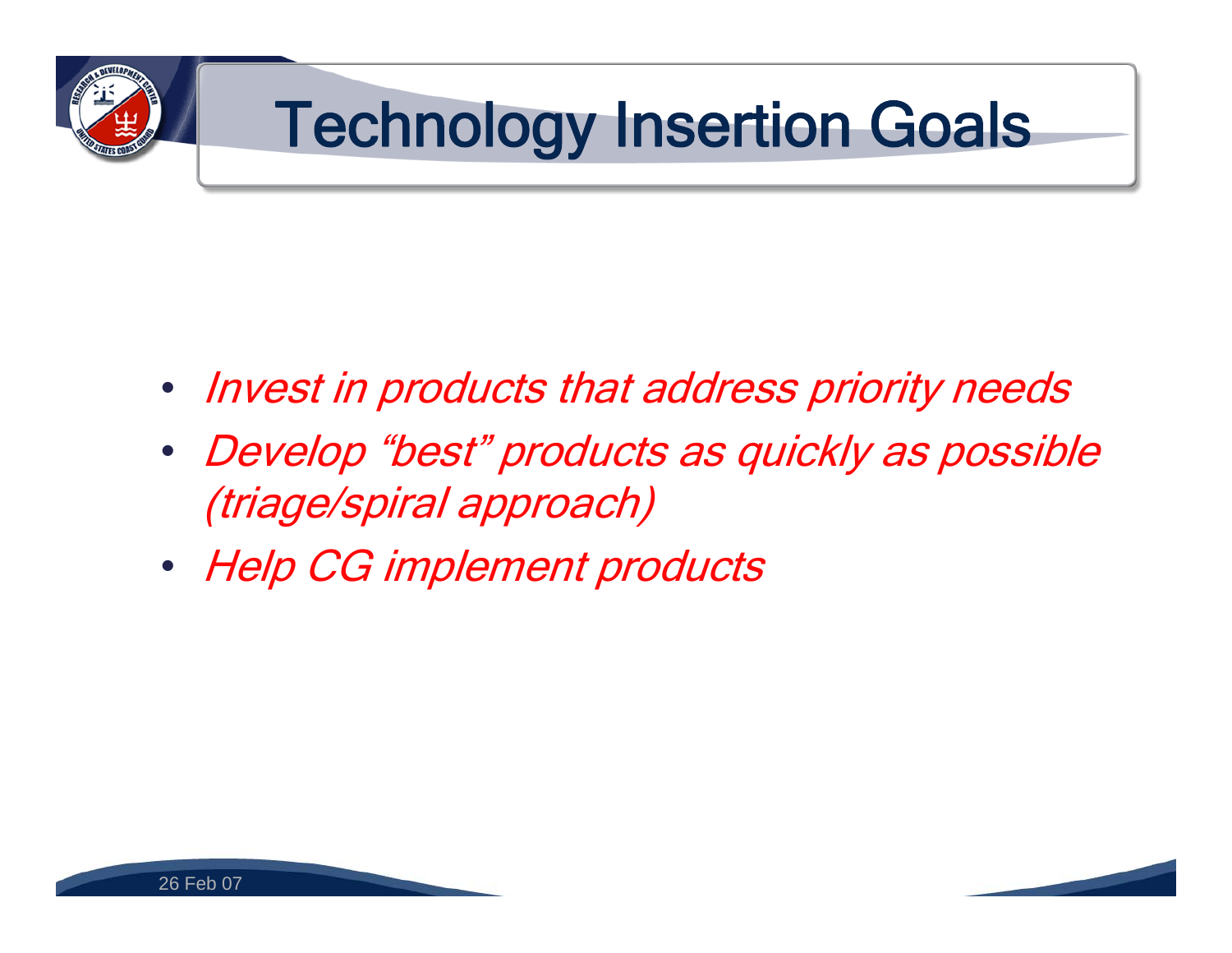## Program Evolution

- Spiral Development
	- Build Test Build evolution over multiple years
	- Incorporate new sensors, technology and **improvements**
	- Conduct operationally assessments (Test beds)



- Sensors at three ports
- Sector Command Center
- Web-Based Information Client
- Second Spiral
	- Additional Long Range Radars
	- Scene awareness
	- Common operating picture integration
- Follow-On Spirals
	- Wideband local communications
	- OTH coastal area surveillance sensors
	- Underwater object awareness
	- Swimmer and vessel defense

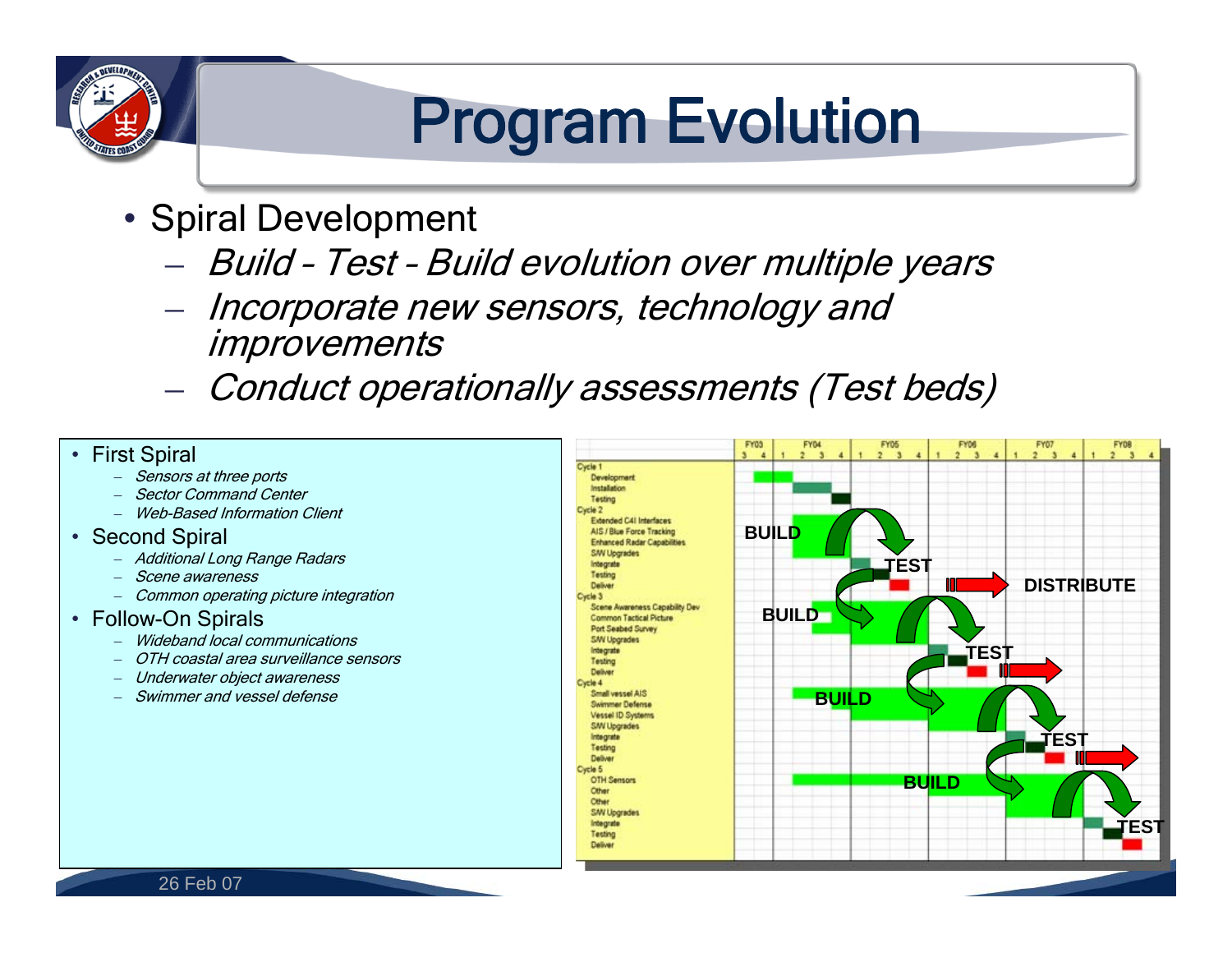#### Technology Community of Interest - Government

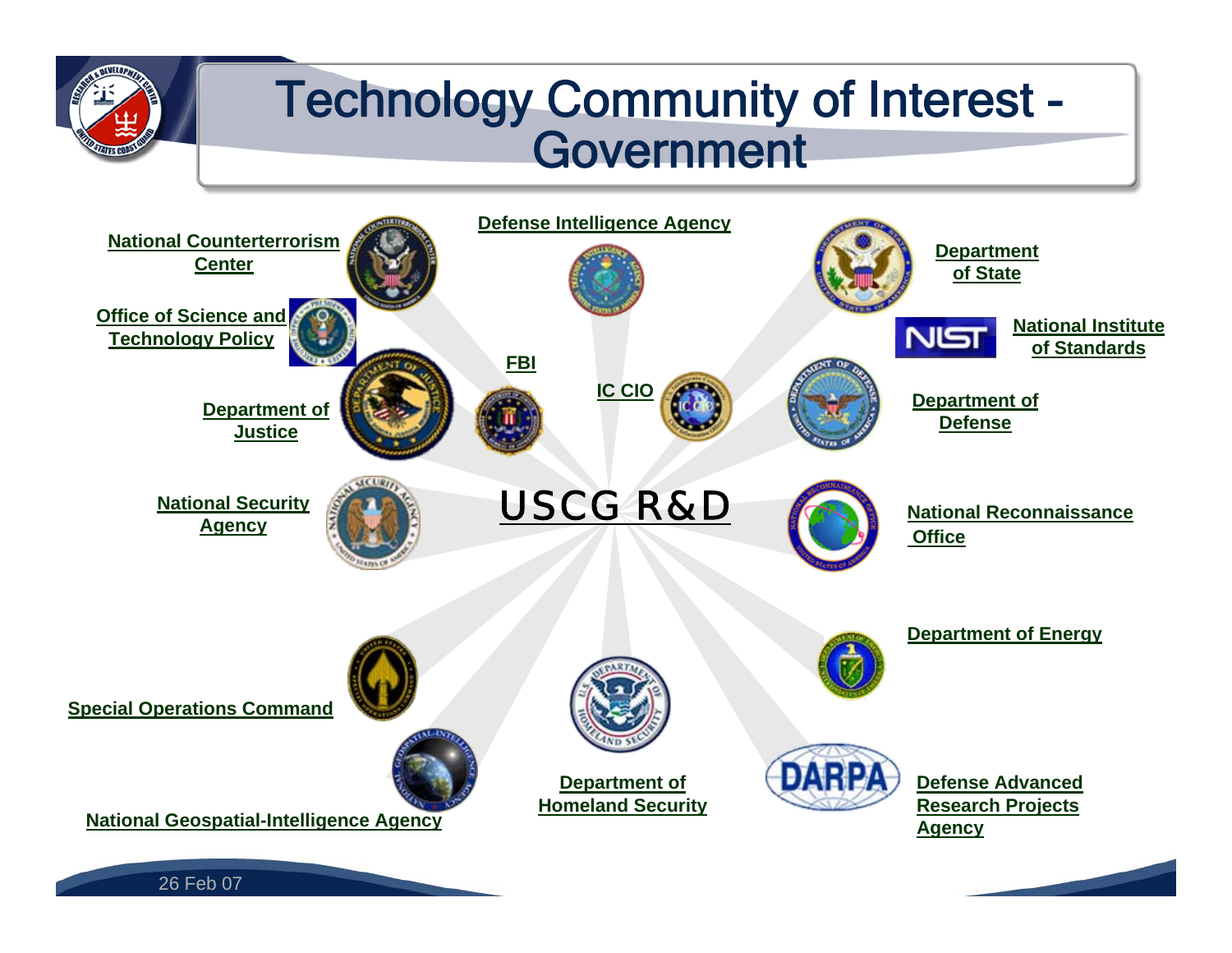#### Technology Community of Interest – Academia & Industry





#### *USCG R&D*

?

?





FFI

Ē

F

E E

늡

壽